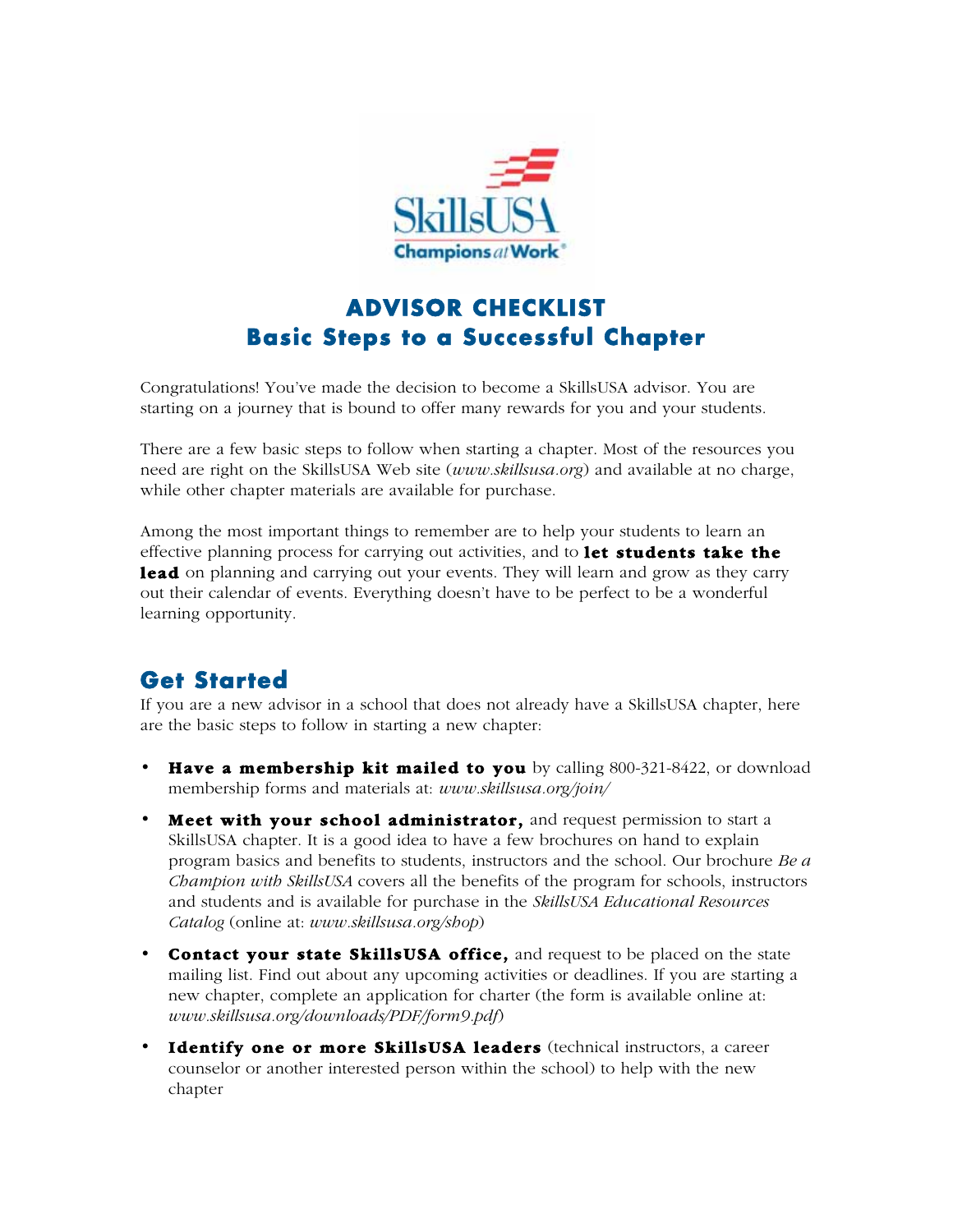- Gain support from other faculty members, and involve students from other programs
- Explain SkillsUSA to the Industry Advisory Council supporting your technical program. Ask for their support to serve as guest speakers, contest judges, etc.

### FREE ONLINE TRAINING at:

#### http://www.skillsusa.org/educators/change2.shtml

For an understanding of SkillsUSA, review the free online training modules "What is SkillsUSA?" and "What's in It for My Local Community?" For help in setting up an advisory committee, review the online module "Advisory Committees."

## **Membership Recruitment and Sign-ups**

If you are an advisor starting a SkillsUSA section within your classroom at a school that already has SkillsUSA, here are the basic steps to follow:

- Stir up student interest in your program (use the sample script available online)
- Invite students from another training program, another school or your state SkillsUSA officers to speak to your students about SkillsUSA
- Hold a kickoff event (show a SkillsUSA video), and be sure to make the meeting fun
- Collect membership dues, and submit dues and membership to the national headquarters. You may use the roster in the membership kit, download a roster from the Web site, or join electronically at: www.skillsusa-register.org/Login.aspx
- Establish a bank account for the chapter
- Decide how to pay for membership (individuals can pay, the school can help, or you can hold a fundraiser to pay the annual member dues for the chapter)
- Elect classroom officers
- Elect schoolwide officers, if you chapter is schoolwide

### FREE ONLINE TRAINING at:

#### http://www.skillsusa.org/educators/change2.shtml

For help in setting up a chapter and conducting a membership drive, review the online modules "Steps to Start a Chapter" and "Membership Drive." For help in electing officers, review the online module "Officers and Elections."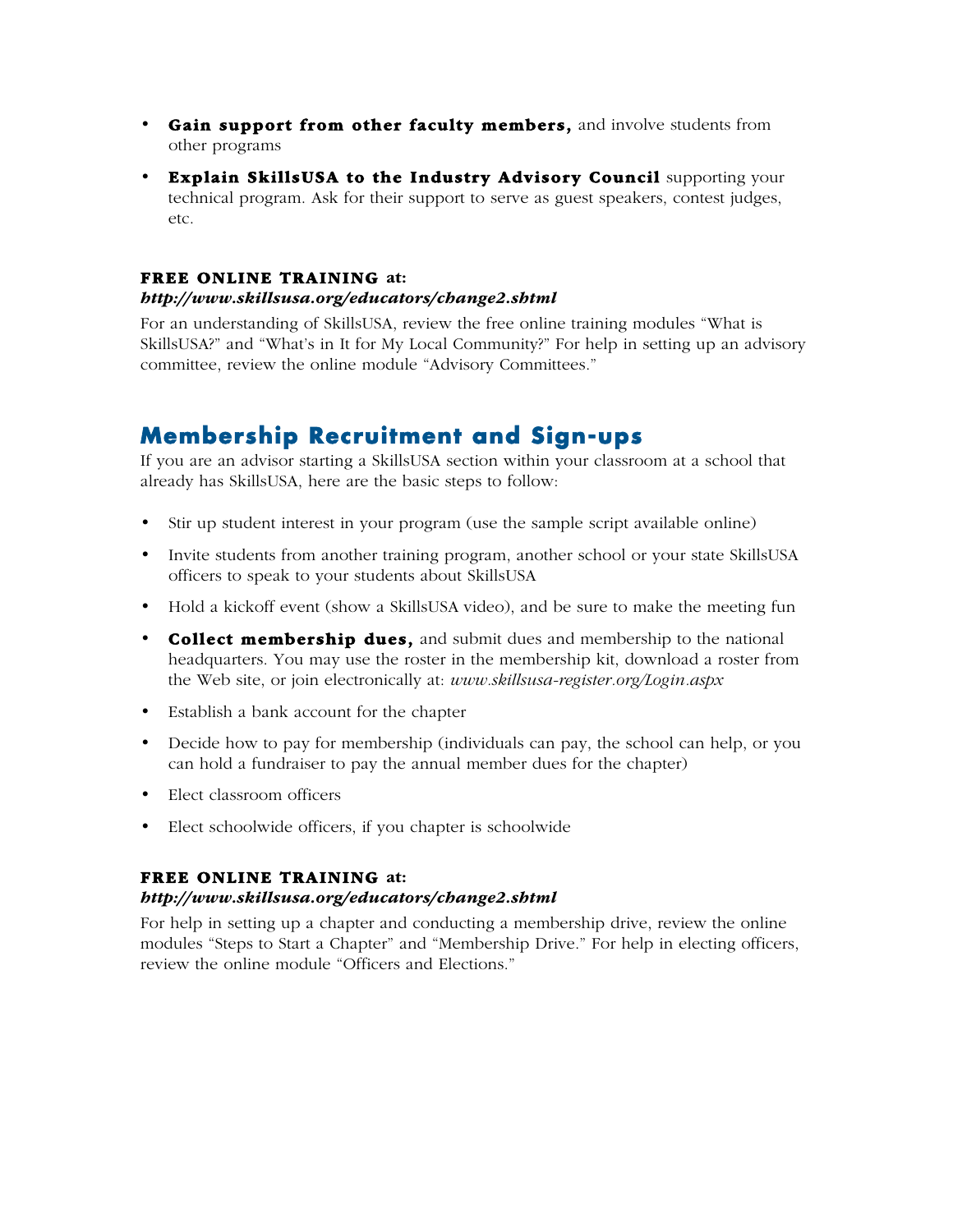# **Program of Work**

- Establish your SkillsUSA program of work, and create a calendar of activities
- Form a committee for each area. See the *SkillsUSA Leadership Handbook* for details
- Have the chapter officers appoint a chairperson for each committee
- Activities should be student-driven with support from the advisor

### FREE ONLINE TRAINING at:

### http://www.skillsusa.org/educators/change2.shtml

For help in developing a program of work, review the online module "Program of Work." For help in conducting chapter meetings, review the online module "Chapter Meetings." For help in conducting leadership activities and community service projects, review the online modules "Community Service" and "Leadership Development."

# **Integration of SkillsUSA Into the Technical Program**

Integration of SkillsUSA into the technical program should be teacher driven. Select activities according to the program of work and what students are learning:

- Integrate SkillsUSA activities into ongoing classroom activities and lessons
- Integrate SkillsUSA employability activities using the Professional Development Program
- Prepare students for competition in the SkillsUSA Championships through study and practice
- Determine if you will have a local (school) contest. If so, announce the rules and date
- Invite your advisory council to help plan the event, conduct contests and serve as judges
- Complete registration for students going on to regional state and national events
- Close out the year with a chapter banquet, and invite administration, industry and parents
- Review all activities and see how they can be improved. Begin planning for next year

## FREE ONLINE TRAINING at:

### http://www.skillsusa.org/educators/change2.shtml

For help in setting up local SkillsUSA Championships, please review the online module "SkillsUSA Championships." For help in next year's planning, please review the online module "Self Evaluation and Action Planning."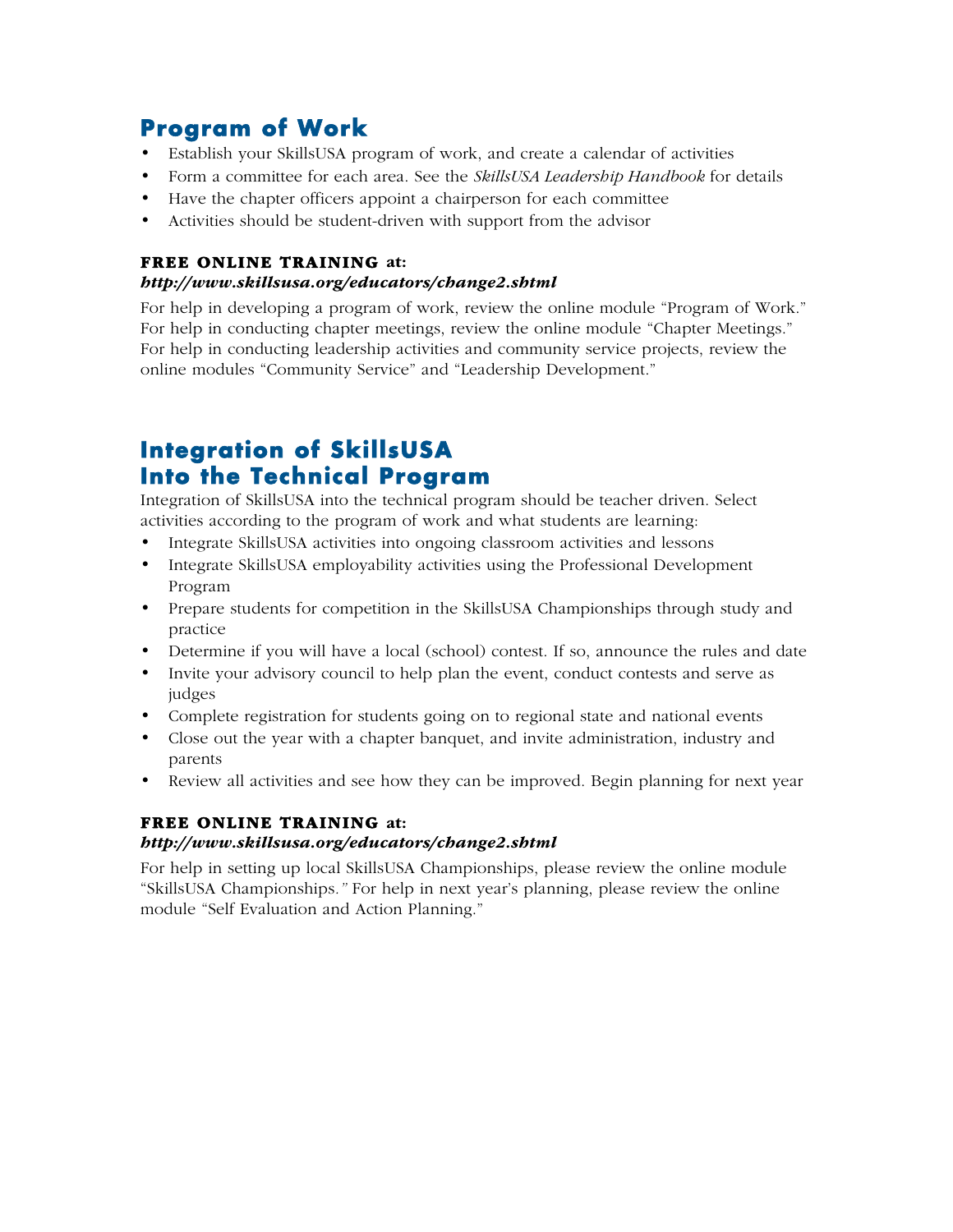## **New Advisor Resources**

A New Advisor's Starter Kit is available in the SkillsUSA Educational Resources Catalog. This kit includes the following chapter resources:

- One Leveraging Your Leadership with Parliamentary Procedure Kit.
- One 2013-2014 SkillsUSA Championships Technical Standards CD Package.
- One Advisor's Success Kit (ASK).
- One National Leadership and Skills Conference Awards Ceremony DVD.
- One Chapter Materials Design Studio.
- Seven SkillsUSA Leadership Handbooks. Sold separately on this page.
- One Week of Champions DVD.
- One What is SkillsUSA? DVD.
- One Professional Development Program Instructor's Guide.
- Seven SkillsUSA Student Pocket Guides.
- Seven Be a Champion with SkillsUSA brochures.

The above items are also available for purchase individually. These SkillsUSA materials are available from our *SkillsUSA Educational Resources Catalog*. To order these publications, visit: *www.skillsusa.org/store/*

SkillsUSA ceremonial emblems, banners, official clothing, awards and other items are available from the SkillsUSA Store. To order, visit: www.skillsusastore.org

## **Web Resources**

Our Web site at *www.skillsusa.org* has many resources for chapters. Here are a few key resources for you and your students to explore.

### About SkillsUSA

www.skillsusa.org/about/index.shtml

#### Chapter Management Basics

*www.skillsusa.org/educators/chapmanage.shtml* 

#### New Advisor Overview

www.skillsusa.org/educators/newadvisors.shtml

#### Online Registration and Membership Materials

www.skillsusa.org/join/joinonline.shtml www.skillsusa-register.org/Login.aspx

#### Professional Development Program

www.skillsusa.org/educators/pdp.shtml www.pdponline.org/

### SkillsUSA Merchandise and Publications

www.skillsusa.org/store/